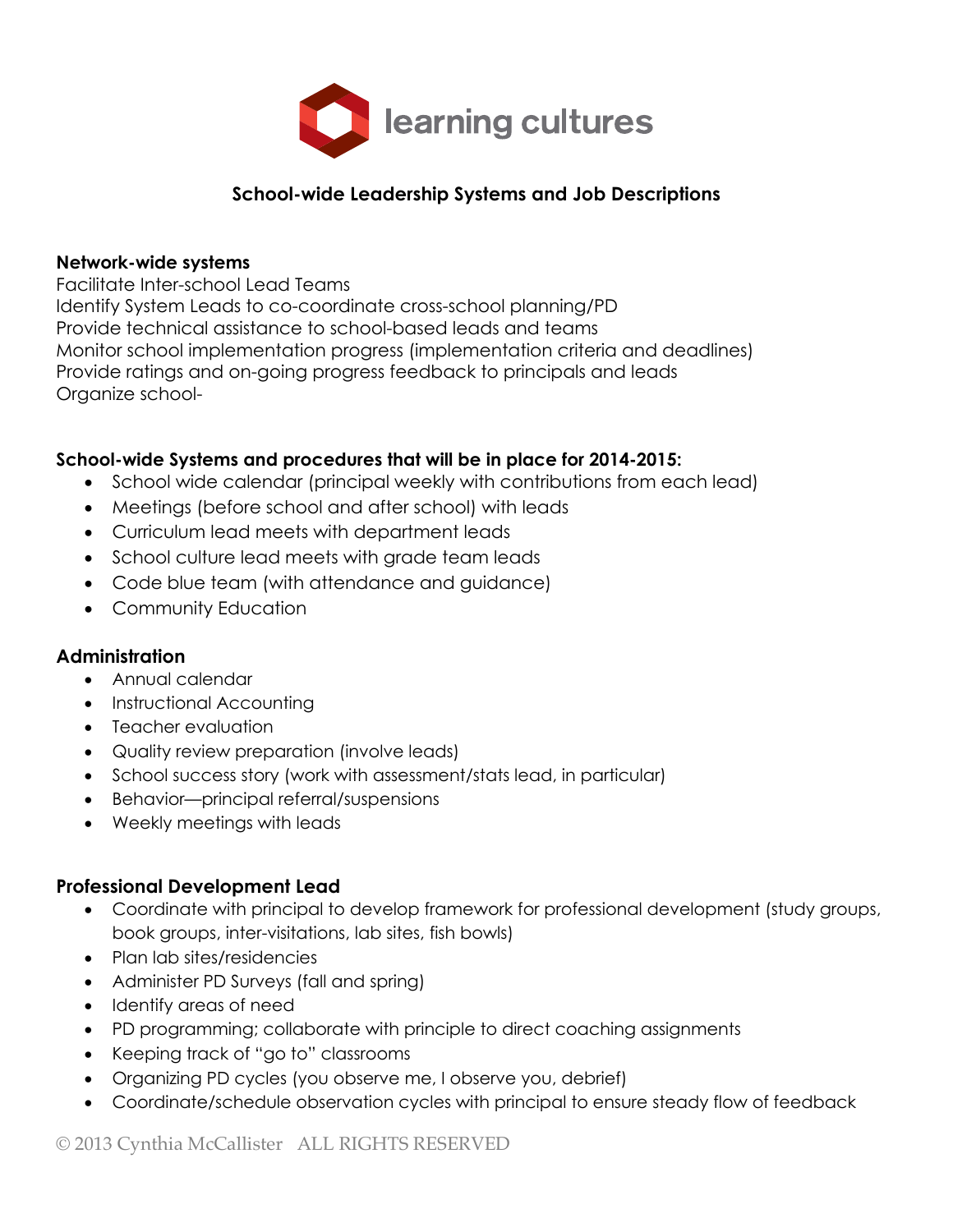

- Serve as point person for PD needs (other leads)
- Meet with principal after observation cycles to determine PD needs
- Coordinate peer observations/intervisitations (school and inter-school)
- Capacity building of the next generation of coaches

# **Assessment/Data Lead**

- Set timelines of CBMS
- Holistic school-wide assessment
- Logistics of school-wide testing (all testing/accommodations)
- Schedule of assessment (instructional/non-instructional days)
- CBM (scheduling and training)
- DRP Beginning of Fall (Pre first week during work time), Mid (end of 1st semester), and Spring (Post – end of school year)
- Interfacing with Questar
- Works closely with Assessment team to compile, analyze and share data trends in all aspects of the school with the entire school community
- Formal social assessment (Beginning of Fall (Pre first week during work time), Mid (end of 1st semester), and Spring (Post – end of school year)
- Informal social assessment (responsibility team cycles students analyze)
- Coordinate with curriculum lead to ensure consistency in grading and report cards
- PD teachers how to use assessment as a way to provide competence feedback
- Calendar requisite dates
- Track Regents trends and report them out to the whole school
- Provide written instructions to teachers about each assessment
- NYSESLAT testing
- Regents Exam coordination

## **Statistics Team Leader**

Interprets data with Assessment Team and principal

## **Behavior/School Culture Lead**

Design systems of intervention

Assigns cases to grade team

- OORs reports
- Keepers of the Culture
- PD Social Norms & Status Functions (Rubrics)
- On Call System
- Social Contract Talk
- Ladder of Consequences (team vets school-wide input from Social Contract Talk)
- PD and coaching

© 2013 Cynthia McCallister ALL RIGHTS RESERVED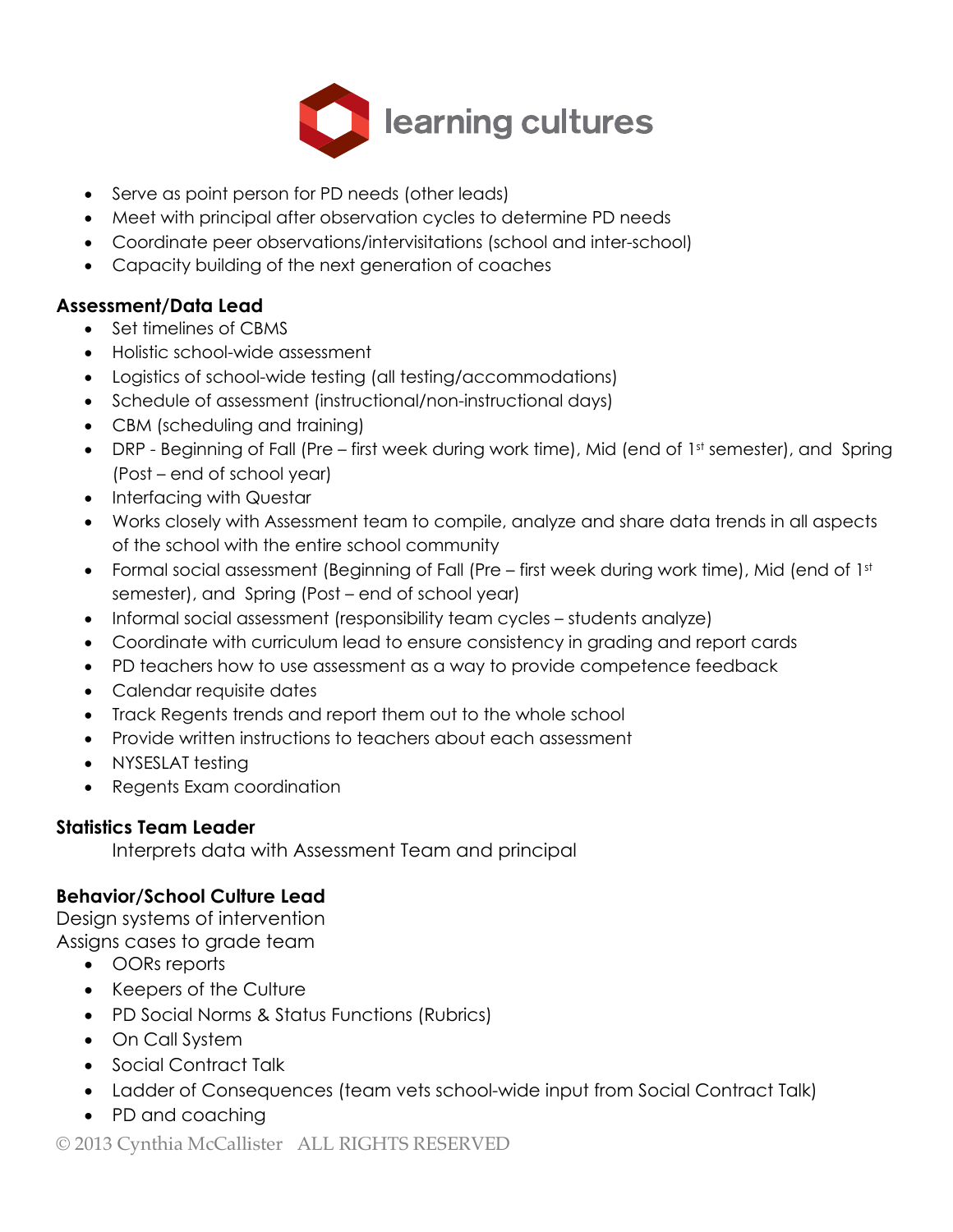

- Providing feedback (with Principal) on social norms and use of ladder (formal observations)
- Interventions (in consultation with principal, assigns cases to grade teams\_
- PD on rule 23 and student reminders
- (New) teacher boot camp for social norms (connect to observations)

**School teams that leads must collaborate with:** Attendance team, guidance team, programming team, statistics/data team, technology team

### **Attendance Lead**

Design systems of intervention

### **Grade Team Leads**

Lead is responsible to follow-through on case loads

*Grade Team (Case Workers)*

- Progress Monitoring for students
- Academic and Behavioral Intervention/Supplemental instruction

### **Curricular Leads**

- Vetting curriculum (quality, consistency, and coherence)
- Revising curriculum
- Student tutorial on learning cultures
- Curriculum materials and resources (quality control ensuring innovation, Ex: audiobooks, movie nights, ….)
- PD teachers about curriculum improvement
- Coordinate with assessment lead to ensure consistency in grading, instructional outcomes, quality/streamlining of classroom tasks and report cards
- School wide curriculum rituals
- Serve as point person for learning "rituals": movie night, book clubs
- Point person for curriculum leads in each content area
- Monitoring opportunities to build background abilities (Khan Academy etc)
- Genre Practice in all classrooms (software)
- Communicate across schools
- Course Structure
- Record Analysis
- Curriculum support

## **Programming Lead**

• Coordinate programming team/course choice selection

© 2013 Cynthia McCallister ALL RIGHTS RESERVED